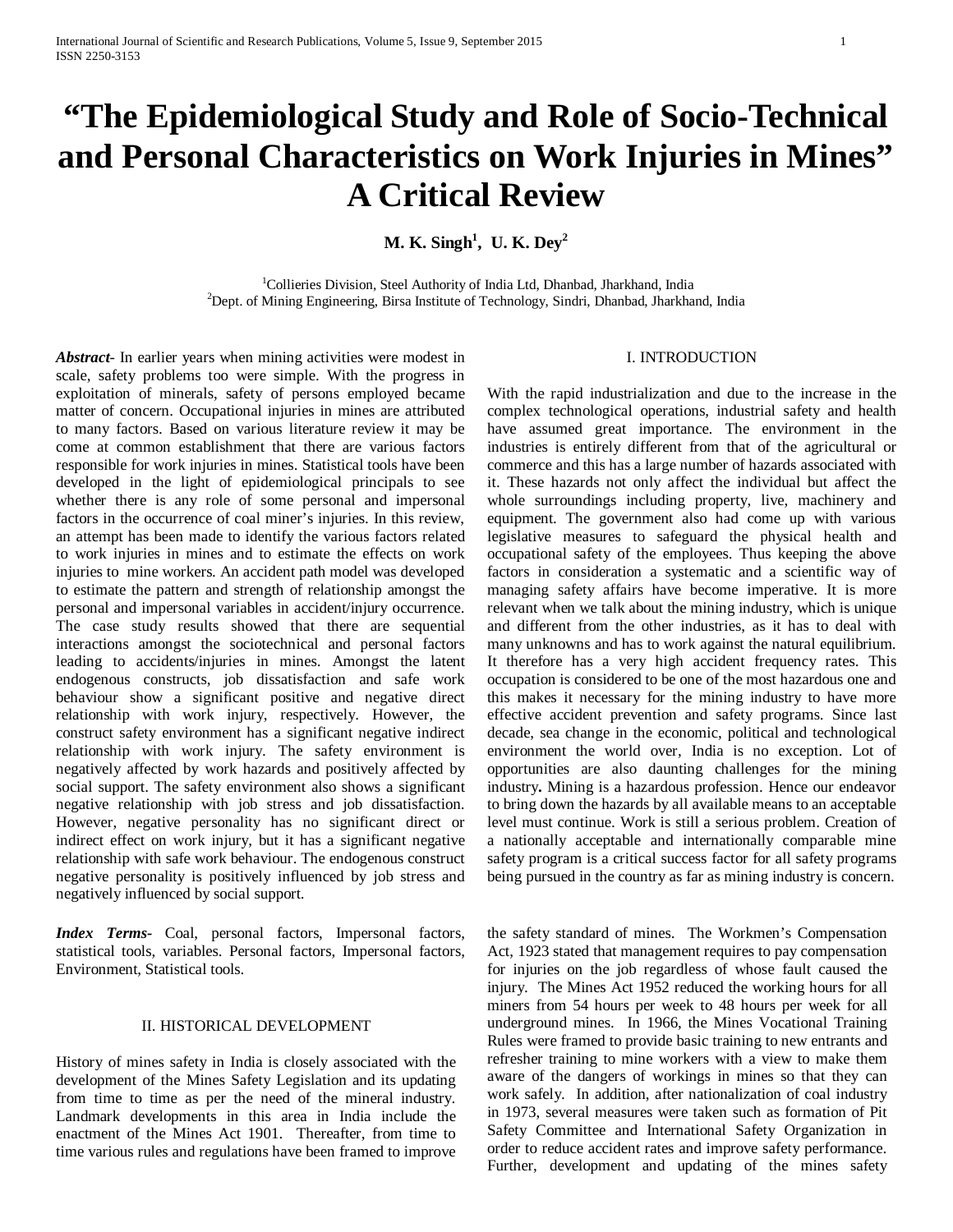legislation is being done from time to time in keeping with technological advances, incorporating the recommendations of national conferences on safety in mines, outcomes of various safety committee meetings, findings of research and development work by national research and educational institutes, and the recommendations of the Directorate General of Mines Safety (DGMS) through the issues of technical circulars to the industry from time to time based on experience of the directorate in enforcement of law, statutory inquiry into accidents and analysis of accidents. As a result of stringent government regulations, improved environmental conditions and increased safety management, the conditions in Indian coal mines have definitely become safer. However, it is important to recognize that much remains to be accomplished to achieve the goal of a totally safe mine. In this context, various approaches were undertaken to address the safety problems. The issues of injury prevention problems have been vigorously dealt with in Western countries.

#### III. CURRENT STATUS

In the 1980s the importance of human behaviour became widely recognized as a significant contributory factor in the aetiology of mine injuries. Sims showed, for example, that 55% of the haulage and transport injuries reported in the UK Chief Inspector of Mines Annual Report were directly attributable to "human failings" [1]. Human error has been identified as the major causative factor for injuries in mines in a study conducted by the former United States Bureau of Mines [2]. They concluded that while a few injuries are caused by a single factor, human error was the most significant contributing factor and accounted for 93% of the total injuries. Peake and Ritchie suggested in their study that while mechanical and environmental failures are major contributors to many injuries, human behavior plays a significant causative role and consequently must be addressed if any

#### IV. THE CAUSES OF

## OCCUPATIONAL INJURIES

The causes of injuries can broadly be classified into two categories–(i) human causes and (ii) environmental causes.

## A. Human Causes

Human causes arise out of those deficiencies of an individual himself like unsafe performance, impulsiveness, emotional instability and day dreaming on a job. They also involve such physical inadequacies, violations of safety rules and regulations, absent mindedness arising out of fatigue and job dissatisfaction, and ignoring of safety devices. Job dissatisfaction often has a psychological origin, and may be due to anxiety, job stress, the monotony of the job on which a person is employed, frustration and inadequate incentives, unfair and incorrect method of selection and promotion, the absence of group harmony and social integration, bad leadership and ineffective organization and low social prestige. The frustrating situations include sudden or arbitrary withdrawal of desirable objects of certain privileges which were enjoyed by employees: the creation of distrust in an individual and his ability to work, the creation of distrust on the meaningful and long term reduction of mine injuries is to be achieved [3]. Although it is widely recognized that human error is implicated in the vast majority of occupational injuries in mines, the reduction of error potential has received relatively little systematic attention as an approach to injury prevention. Hopkins reported that both Government safety organizations and unions were quite optimistic on safety [4]. They focused on equipment and not on the act of people. Further, he stated that 95% of injuries occur because of the acts of people. At workplaces, workers do something that they are not supposed to do and are trained not to do so, but they do it anyway. Hence it is necessary that the orientation of injury prevention problems should give more focused attention on human behavioural aspects. Mason found that over the past fifty years there had been a dramatic improvement in the British mining industry's safety record due to engineering and mechanized improvement and achievements [5]. Simpson et al. found that the nature of injury causation in British collieries changed over the years and is now largely behavioural [6]. They found that engineering failures are no longer a major part of the causation of British mining industry's injuries. Human error, however, now forms the significant part of the causes of most injuries. Studies by the other researchers also indicated the role of human behaviour in mine related injuries [7]. Everyone on a mine site has a 'duty of care' around safety and health. This includes mine owners, employees, employee representatives, site managers, corporate and technical staff, contractors, consultants and government officers. The mining and extractive industries' duty of care also extends to the community in many ways [8]. A person under the influence of drugs or alcohol is more likely to cause a serious injury or death to himself and a co-worker, not to mention damage to company property [9]. Investigations into number of accidents has resulted causes as lack of awareness, lack of adequate training, issues regarding maintenance, design features [10].

part of employees of a particular individual in the group; restrictions on opportunities for self expression, discrepancy between an aspiration and the ability to solve a problem. These situations affect the alertness of an employee, distract him from job, force to lose concentrations on the job, and lead to an injury. Several literatures are available which discussed the elements of human causes responsible for occupational injury.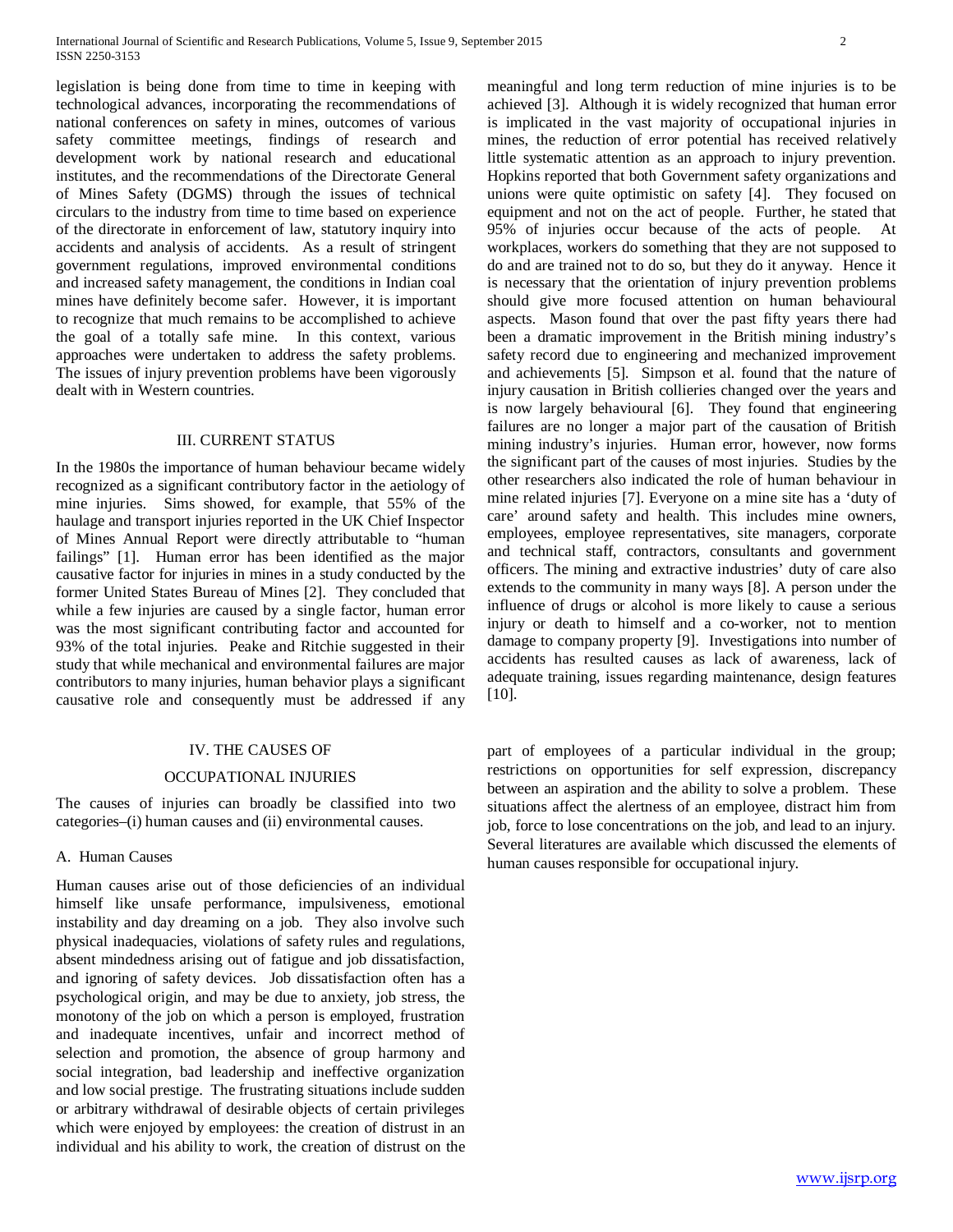

Fig. Major Risk Factors contributing hazards

#### B. Environmental Causes

Environmental causes arise of unsafe situational and climatic conditions and variations, such as bad working conditions, poor lighting and ventilation, and rough or slippery floors, unsafe storage facilities, unsafe plant layout, bad location, very long hours of work, unsatisfactory behaviour of dominating supervisors, unnecessary or excessive job related strain or tension, extensive noise and carelessness in the handling of sensitive materials like inflammable materials. Some other causes which also lead to occupational injuries are, alcohol drinking while on duty, poor housekeeping, violence and arson on the part of agitating employees. All these causes are physical, psychological or organizational and can be controlled to a great

extent if properly looked into. Based on extensive literature survey the view of the researchers on the major environmental causes is cited in the following subsections.

## V. CAUSAL RELATIONSHIP AMONG THE FACTORS

# A. Working Environment – Job Satisfaction – Injury

Job dissatisfaction is one of the predictors of accident. Brief discussed two different models of job satisfaction: top-down, in which satisfaction is derived from how one interprets one's environment, and bottom-up, in which satisfaction is derived from experience of more positive job conditions [11].

#### B. Personality – Job Characteristics

Conceptually, several basic areas of research support the link between personality and perceptions of work characteristics. Research shows that individuals prone to the experience of positive emotions respond favourably to situations designed to induce positive effect, whereas individuals predisposed to experience negative emotions and negative self appraisals are less likely to respond positively to such situations [12]. Research has shown that positively disposed individuals rate characteristics of the task or the job as more enriched than do less positively disposed individuals [13].

# C. Job Characteristics – Job Satisfaction

The job characteristics model proposed job satisfaction as one of the essential outcomes resulting from intrinsically enriched jobs [14]. According to this model, intrinsic work characteristics positively affect job satisfaction through a perceptual process. Two meta-analysis indicated a positive, moderately strong correlation between perceptual measures of intrinsic job characteristics and job satisfaction [15]. Though perceptual measures of job characteristics correlate more highly with job satisfaction than objective measures do, perceptual measures have been criticized for their potential contamination by common method variance [16]. It is noted, "An individual's view of himself or herself …with respect to self-evaluation (overall approval and acceptance of himself or herself), plays a central role in the process of interaction with the environment". The job characteristics literature has clearly shown that perceptual measures of intrinsic job characteristics do not perfectly reflect job complexity [17]. Judge et al. showed that job complexity was significantly related to job satisfaction [18].

#### D. Emotional state-Job Stress-Risk Taking Behaviour-accident

Hockey et al. discussing the effects of emotional state on decision making and risk behaviour, suggested that stress may directly affect performance by encouraging the use of shortcuts in cognitive processing, thus reducing mental effort [19]. Shortcuts such as attentional narrowing, reducing cognitive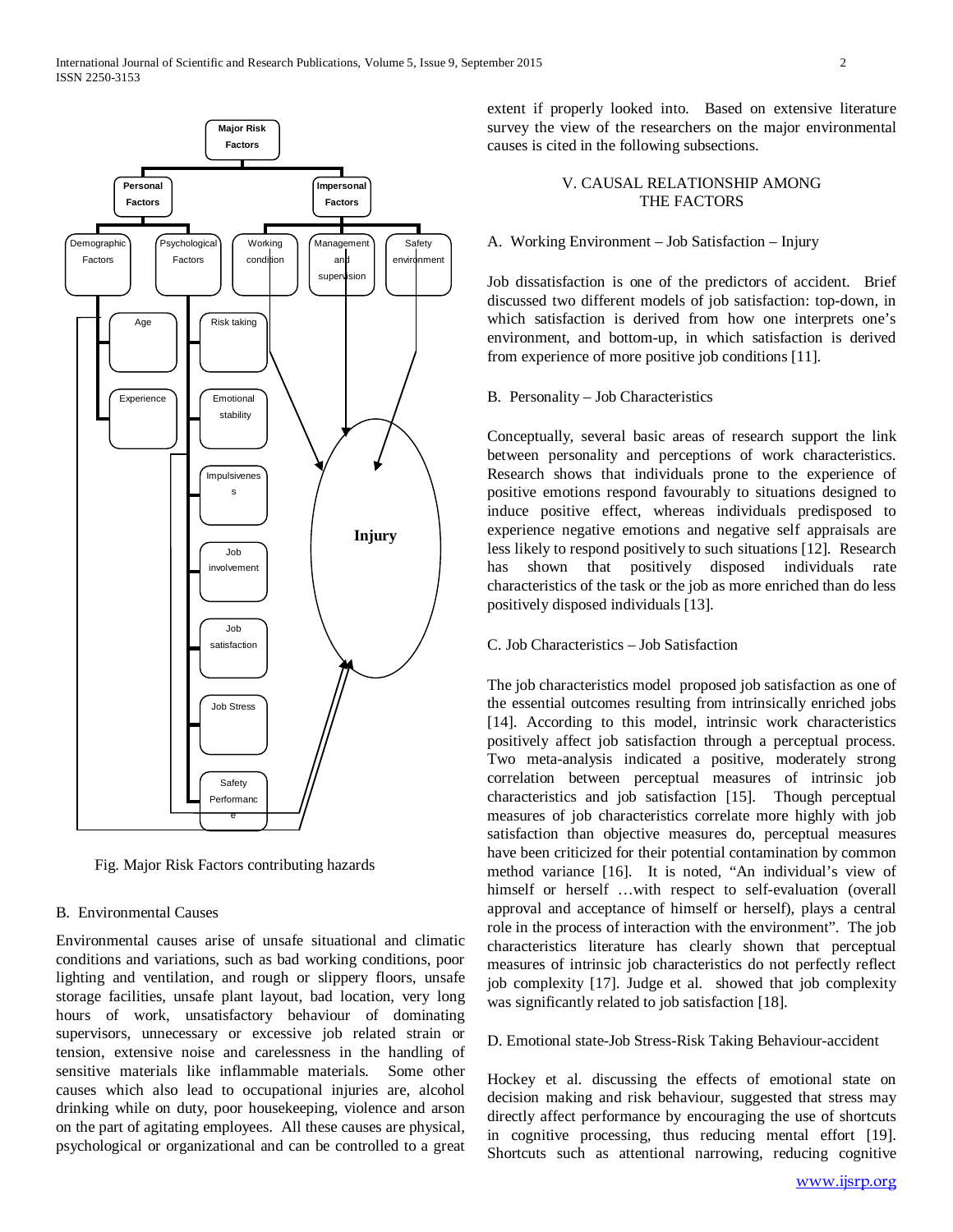complexity in problem solving, and a shift toward speed at the expense of accuracy may work by reducing the demand on stretched information-processing resources. It is not inconceivable that such changes may lead to an increase in errors. Clearly the effects of stress on cognitive performance and error, and thus on the possibility of an accident, require further research. In particular, it would be useful to clarify whether it is subjective perceptions of stress or reactions to the experience of stress that affect errors and accidents.

# E. Antecedents of Job Satisfaction and Job Commitment

Job commitment refers to the extent to which an employee perceives that he or she is connected to a job and involves feelings or psychological attachment, independent of affect. There have been a few studies relevant to establishing the relation between job satisfaction and job commitment. Satisfaction and commitment were related but distinguishable attitudes. Further, he suggested that job satisfaction is associated with the aspects of work environment and thus will develop more quickly than commitment, which would require a worker to make a more global assessment of his or her relationship to the organization. A model developed by Steers describes the antecedents and outcomes of commitment [20]. According to this model, three main categories of variables influence commitment: personal characteristics, work experiences, and job characteristics. Although Steers did not specifically include job satisfaction as an antecedent, he did propose that it would probably influence commitment more, than would job characteristics. Similarly, it was developed a role taking model in their attempt to clarify psychological and structural determinants of the managerial commitment process. Their model identified three groups of factors as antecedents of organizational commitment. Personal attributes, organizational factors, and role-related factors (e.g., work overload, skill of subordinates). Although job satisfaction was not included in their analyses, they suggested that it might be an important predictor of commitment. In a conceptual turnover model, Mobley et al suggested organizational commitment as an attitude to be related to satisfaction and attraction to the present job, but no clear causal relation is hypothesized between satisfaction and commitment [21]. In a model, t was proposed that affective responses (job satisfaction, organizational commitment, job involvement) resulted from three major factors: (a) job expectations; (b) Job characteristics and experiences; and (c) job performance level. It was investigated a multivariate predictive model of organizational commitment and focused on the role of job level and organizational differences. The antecedents in their model included variables from each of Steers' categories. In an article, was used a structural equation approach to examine the causal antecedents and consequences of satisfaction and commitment within turnover models. Their causal model related personal and organizational characteristics to satisfaction, satisfaction to commitment, and commitment to turnover intention. Farkas et al. found that commitment and satisfaction may be either cyclically or reciprocally related [22].

A few epidemiological studies have addressed the role of personal as well as impersonal factors to examine whether these factors have significant statistical associations with occupational injuries in coal mines. Special attention has been paid to human behavioural factors responsible for mine accidents. Epidemiologic studies of occupational injuries have largely been descriptive in nature. These studies describe the distribution of injured persons (number and rates) usually in terms of person, place, and time characteristics and are useful for identifying hazardous industries, occupations and work situations. A frequent limitation of such studies is lack of information on the total population exposed and / or total time of exposure. Casecontrol or case-referent studies include injured persons as cases and uninjured persons as controls. By determining the percent of each group exposed to potential risk factors, one can estimate the relative risk of the injury under study exposure. In studies summarized eight case-control studies of occupational injuries. The criteria used to select these studies were: (i) use of casecontrol methodology, and (ii) cases and controls selected among persons injured and uninjured at work. The results of these eight studies suggest that the work practices and behaviours just prior to the injury (or personal factors within 12 hours before the injury) may be most important from an etiological perspective. However, this is difficult to measure because it entails interviewing the injured employee as soon after the injury as possible. Mortality of iron miners in Lorraine (France) was investigated on epidemiological principles. Epidemiological studies were also conducted to investigate occupational injuries in construction industries and railway firm in recent times [23].

## VII. CONCLUSION

Although epidemiological investigation of occupational injury has become popular in USA, France, UK and Canada, during the last decades and that there is a growing awareness of it in the rest of the world, it is relatively a new area of research in India. So far injury epidemiology has been mainly applied in the chemical industry, roadway safety, railway safety, nuclear processing plant and construction industry. No extensive research in this area has been undertaken therefore required to study the same in coal mining industry in Indian scenario. The literature survey revealed that a wealth of information is available on the role of human elements in injuries and on ways to change unsafe behaviour. The methodology proposed is based on this information. It is important to determine what factors are causing injuries in mines so that appropriate preventive measures can be taken in coal mining industry.

## ACKNOWLEDGEMENT

The authors are thankful to the case study mines, research institutes and former colleagues of first author for providing necessary help for preparing this paper.

# REFERENCES

<sup>[1].</sup> Sims MT (1986). An ergonomics evaluation of the haulage and transportation of mining supplies. In: ECSC Final Project Report; Edinburgh: Institute of Occupational Medicine: p.1